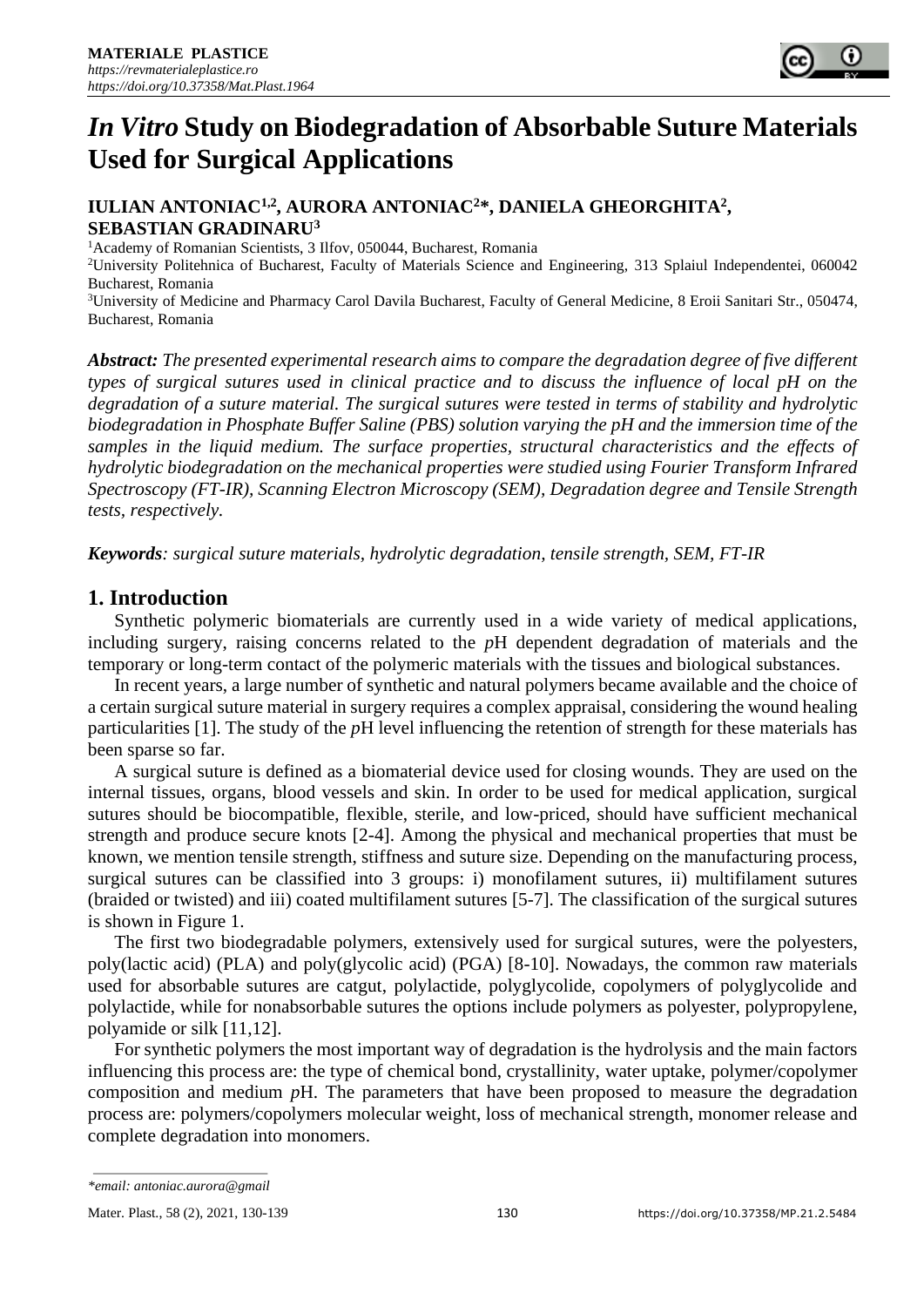

Understanding the mechanism of degradation is particularly important for the selection and design of materials in surgical applications, as this process can affect a number of events, as tissue regeneration, cell growth, immunological response and material biofunctionality [13-18].



**Figure 1.** Surgical sutures classification

The most frequently used synthetic surgical sutures are glycolic acid copolymer with L-lactic acid (Vicryl), glycolic acid copolymer with ε-caprolactone (Monocryl), polidioxanone and non-absorbable polymers such as nylon, polyethylene, polypropylene (Prolene), polyester of polyvinylidene (PVDF).

In this study, different absorbable commercial surgical sutures were studied and tested *in vitro* to analyze their degradation and the effects of *p*H on the tensile properties.

# **2. Materials and methods**

Five types of commercial absorbable surgical sutures were tested in terms of biodegradation in phosphate buffer solution (PBS) with two different *p*H values, respectively 4.4 and 7.4.

The value of *p*H is very important for biodegradation studies. It is known that in the human body the *p*H varies from 0.9-1.5 corresponding to the *p*H of gastric juice in the stomach to 8.2 the *p*H of pancreatic juice in the duodenum; urinary *p*H often varies between 4.5 and 8.0 and physiological *p*H value of the skin surface ranging between 4.2–5.6 in healthy adults and children. According to this data, we select the *p*H value at 4.4 and 7.4 [19-21].

The coding of the experimental surgical suture samples is presented in Table 1.

| <b>Table 1.</b> Experimental surgical suture coding |                                                                                 |                                   |
|-----------------------------------------------------|---------------------------------------------------------------------------------|-----------------------------------|
| Code                                                | Surgical suture material                                                        | Suture type                       |
| P <sub>1</sub>                                      | <b>PDX</b> - Polydioxanone                                                      | Absorbable, monofilament          |
| P2                                                  | <b>PLGA</b> - Poly(lactic-co-glycolic acid)                                     | Absorbable, multifilament braided |
| P <sub>3</sub>                                      | <b>Fast PGA</b> - Polyglycolic acid                                             | Absorbable, multifilament braided |
| P <sub>4</sub>                                      | <b>PGA</b> - Polyglycolic acid with a<br>higher molecular weight than sample P3 | Absorbable, multifilament braided |
| <b>P5</b>                                           | $PGC$ - Poly(glycolide-co- $\varepsilon$ -caprolactone)                         | Absorbable, monofilament          |

**Table 1.** Experimental surgical suture coding

Fourier Transform Infrared Spectroscopy (FT-IR) was used to evaluate the structural characteristics of the polymers of which the surgical sutures are made of. The analysis was performed on a JASCO 6200 FT-IR spectrometer, equipped with a Golden Gate-type attenuated total reflection device (ATR).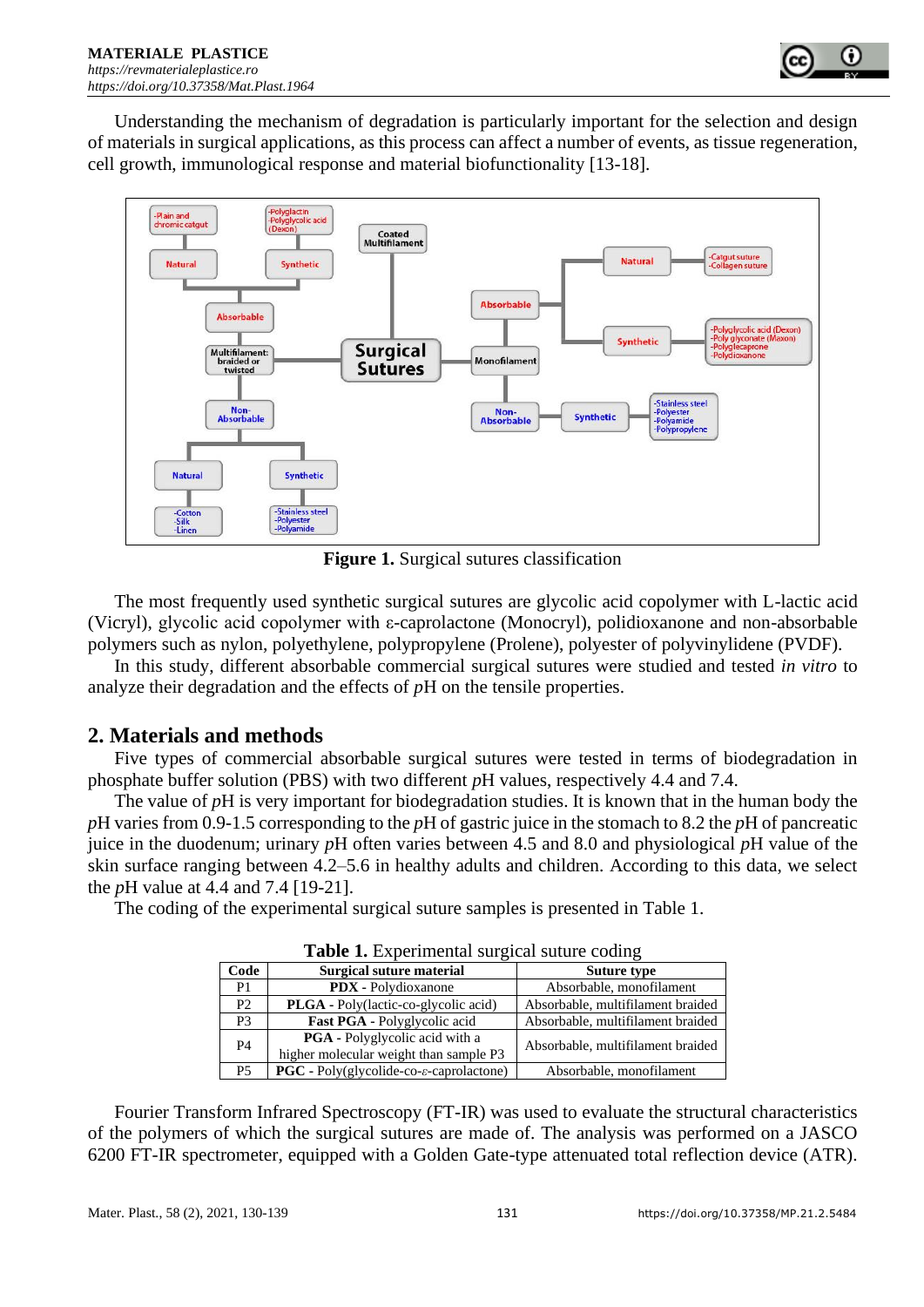The spectra were recorded with a resolution of  $4 \text{ cm}^{-1}$ , by overlapping about 160 spectra, which were later processed, using the dedicated software of the device.

The surface morphology of the investigated surgical sutures was evaluated using a Philips XL 30 ESEM Scanning Electron Microscope previous to *in vitro* biodegradation.

The investigated surgical sutures of 5 cm long were immersed in PBS solution, reproducing physiological conditions, with two different *p*H values, respectively 4.4 and 7.4. The *p*H was determined using a pH meter HI 2210 HANA instrument. The determinations were performed on the experimental samples in the initial state (control) and after immersion in the test medium for 2 weeks, 4 weeks, 6 weeks and 8 weeks.

The degradation degree of surgical sutures was evaluated by measuring the weight loss. The experimental samples were kept in the standard atmosphere for two hours before the initial weight measurement (W<sub>0</sub>). They were then immersed in 25 mL PBS for previously established time  $(2, 4, 6, 8)$ weeks), then removed from the solution, cleaned with deionized water, kept in the standard atmosphere until they reached constant weight and were weighed (W, weight after immersion). The percentage of degradation degree was calculated according to the formula:

$$
DD = \frac{Wo - W}{Wo} \times 100\tag{1}
$$

The mechanical properties of the experimental samples were also evaluated, following their tensile strength. The investigated surgical sutures of 5 cm long were tested in triplicate. To measure the elongation of a sample at a constant speed and with an imposed load, we used GATAN MicroTest 2000N Module (Figure 2) with test speed of 0.4 mm/min, maximum elongation of 10 mm and distance between backs of 10 mm.



**Figure 2.** Fixation of the surgical suture sample for testing on GATAN MicroTest 2000N Module

# **3. Results and discussions**

# **3.1. Fourier-transform infrared spectroscopy results**

The chemical structure of polymers is important in assessing the degree of degradation both *in-vivo* and *in-vitro* degradation processes. The formation of the degradation products depends on the type of polymer, the degradation mechanism, and the type of additive present in the material. Fourier Transform Infrared Spectroscopy (FT-IR) was used in the study to evaluate the chemical structure of the polymers. The spectra were recorded by placing the dried samples directly on the crystal of the ATR device, and the results are presented in figure below.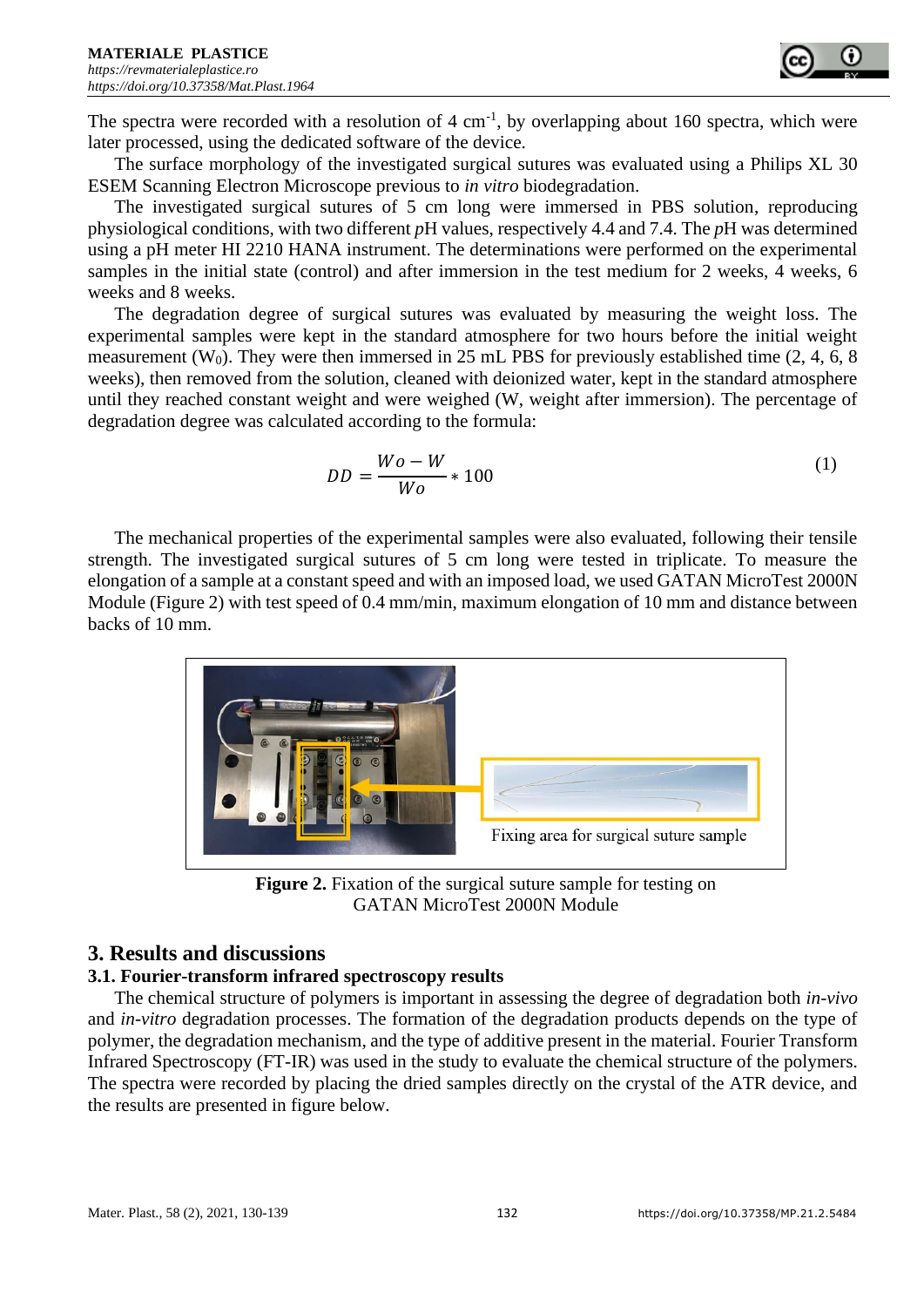



**Figure 3.** FT-IR spectra of the investigated surgical suture samples

Figure 3 shows the FT-IR spectra of the investigated surgical suture samples. In all spectra it can be observed a strong band between 1730 and 1740  $cm^{-1}$  ascribed to the C=O stretching vibration. There are also other characteristic absorption bands at around 1150 cm<sup>-1</sup> (C-O-C, ether) and 1085 cm<sup>-1</sup> (C-O, ester). C-H stretching bands were found between  $2840 \text{ cm}^{-1}$  and  $3000 \text{ cm}^{-1}$ , while bending vibrations were observed at bands situated around  $1415 \text{ cm}^{-1}$ . From 800-1200 cm<sup>-1</sup> the absorption bands belong to C-C stretches.

The FT-IR measurements was made just to confirm that no biodegradation of the polymeric samples appear and to confirm that the polymeric surgical sutures are from polyester class, because the type of polymeric materials from which the surgical sutures are made was known from the details provided by manufacturer (polydioxanone, polyglycolic acid, lactic acid copolymer with glycolic acid, polyglycolic acid copolymer with caprolactone).

#### **3.2. Scanning electron microscopy results**

The surface of the experimental samples was analyzed in detail using Scanning Electron Microscopy (SEM).

SEM results obtained for each type of experimental sample are presented in the Figure 4. In the case of experimental sample P1 and P5, the surgical suture presents a monofilament homogeneous structure without microorganisms or debris, whereas samples P2, P3 and P4 present a multifilament surgical suture composed of several threads braided together. Braided surgical sutures show better tensile strength and more flexibility than monofilament surgical sutures, yet the latter present less tissue reaction and scar formation [19].

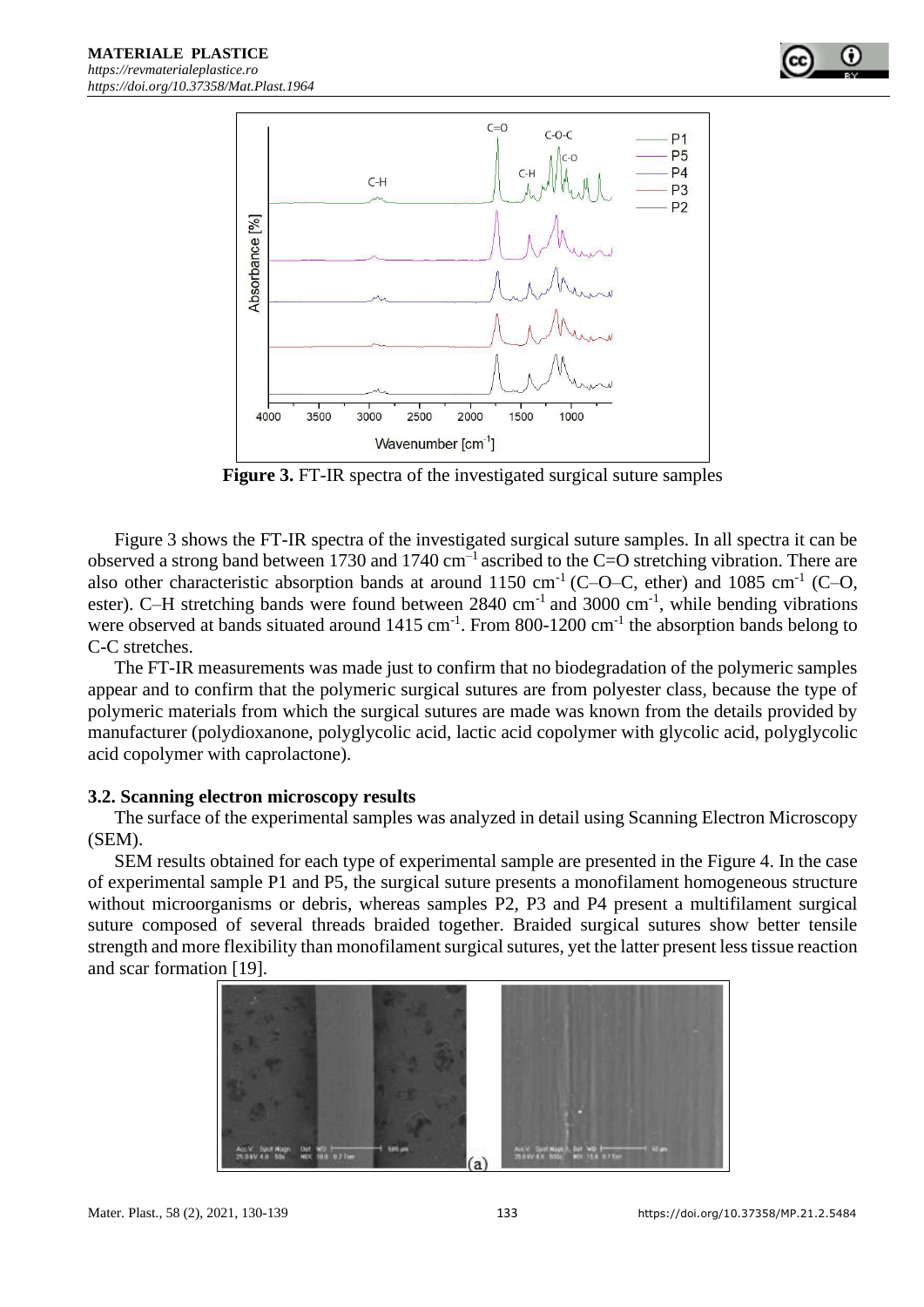



**Figure 4.** Scanning Electron Microscopy images of the investigated surgical suture samples: (**a**) P1 sample; (**b**) P2 sample; (**c**) P3 sample; (**d**) P4 sample; (**e**) P5 sample

#### **3.3. Degradation of surgical sutures**

The degradation of the experimental samples from the surgical suture investigated during immersion in PBS is due to a hydrolysis process. The amount of water absorbed by the polymer is essential in the calculation of the degradation degree. Another important aspect is the molecular mass of the polymer, therefore, the lower the molecular mass of a polymer, the higher the degradation degree. Extrinsic factors that influence the degree of degradation include the presence of moisture, enzymes, *p*H, temperature, microorganisms, stress applied to biomaterials and sterilization methods used.

The rate of hydrolytic reaction is affected by the surrounding *p*H, so it is important to understand how the surgical sutures react to environments with different *p*H values. The evolution of the degradation degree by measuring the weight loss on the investigated experimental samples is presented in Figures 5 and 6.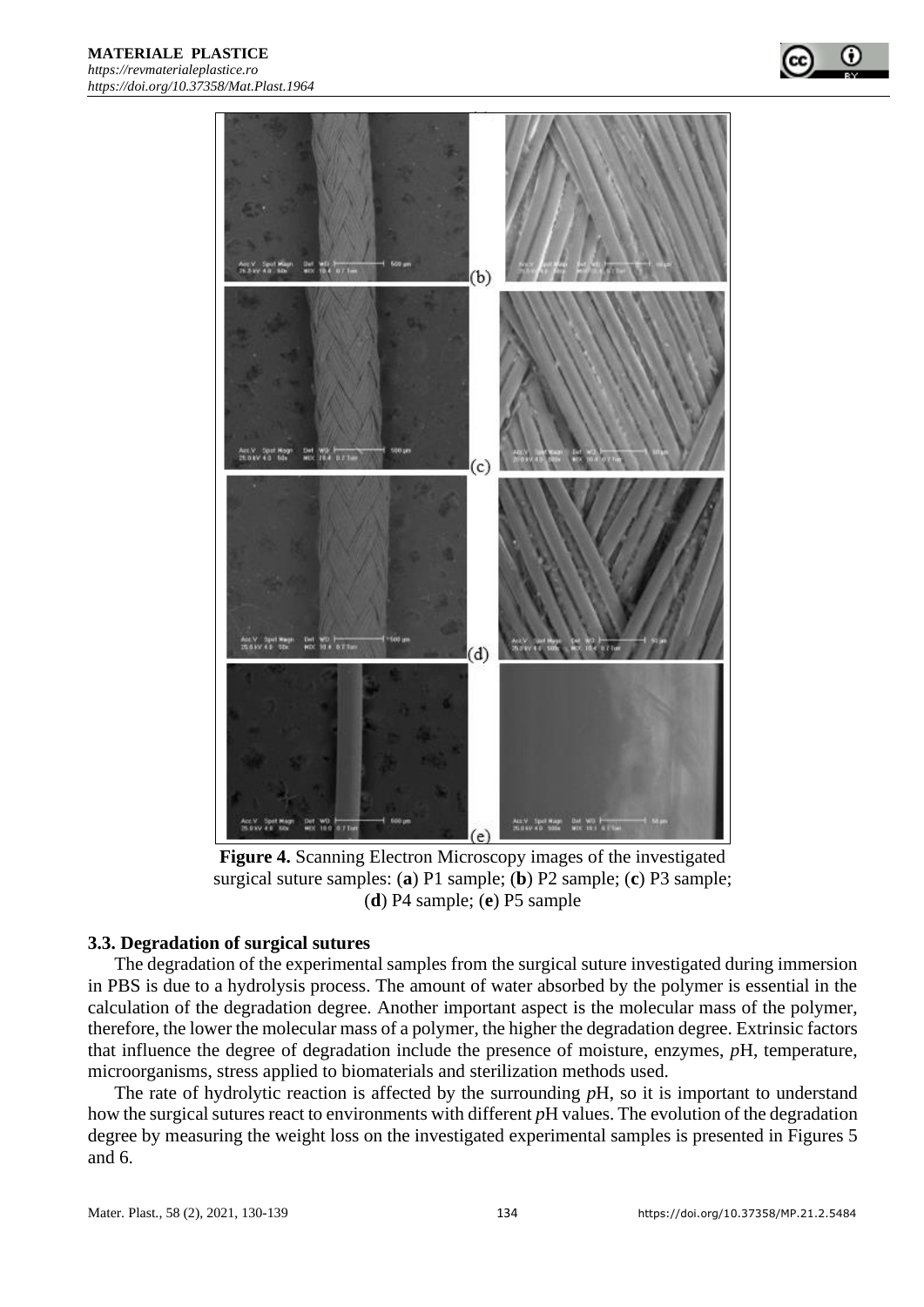



**Figure 5.** Evolution of the degradation degree of the samples investigated at *p*H=4.4 (*p*<0.05)

**Figure 6.** Evolution of the degradation degree of the samples investigated at *pH=7.4* (*p*<0.05)

Based on Figures 5 and 6 we can observe that the degree of degradation, measured by weight loss, increases with the immersion time in the case of all the experimental samples investigated, regardless of the *p*H value (4.4 or 7.4) and the type of material [22-24]. Depending on the type of material, it is observed that sample P1, made from polydioxanone, a polymer with a weak hydrophilic character, has the lowest degree of degradation, while the highest degree of degradation is observed in the case of the sample P3 made from polyglycolic acid with low molecular mass and strongly hydrophilic. In the case of samples P3 and P4, both made of polyglycolic acid, a difference between the values of the degradation degree is observed due to the fact that the molecular mass of sample P3 is lower. Furthermore, depending on the *p*H value, it is observed that at *p*H=7.4 the samples degrade faster than under acidic conditions. Also, an important aspect was highlighted in the case of samples P2 (Poly(lactic-co-glycolic acid)) and P5 (Poly(glycolide-co-*ε-*caprolactone)). Although polylactic acid is degraded in 2-5 years, respectively polycaprolactone in a period of more than 2 years, the copolymerization with glycolic acid increases considerably the degradation degree. This is explained by the fact that in the case of the formed copolymer containing both components, strongly hydrophilic and weakly hydrophilic, the degradation degree is higher than that of the homopolymer. Although a general increase in the degree of degradation is observed in the samples tested under alkaline conditions, sample P1 (polydioxanone) shows a strong slowdown of the degradation process.

Based on the local *p*H, absorbable surgical sutures are recommended for tissues containing acidic fluids, in gastro-intestinal, urologic, and biliary tract surgery [20]. The acidic milieu counteracts microbial colonization, and it also favours healing in a complex way, inclusively by an increase in the amount of available oxygen for cells due to the Bohr-effect [25]. It is the case of the skin surface, where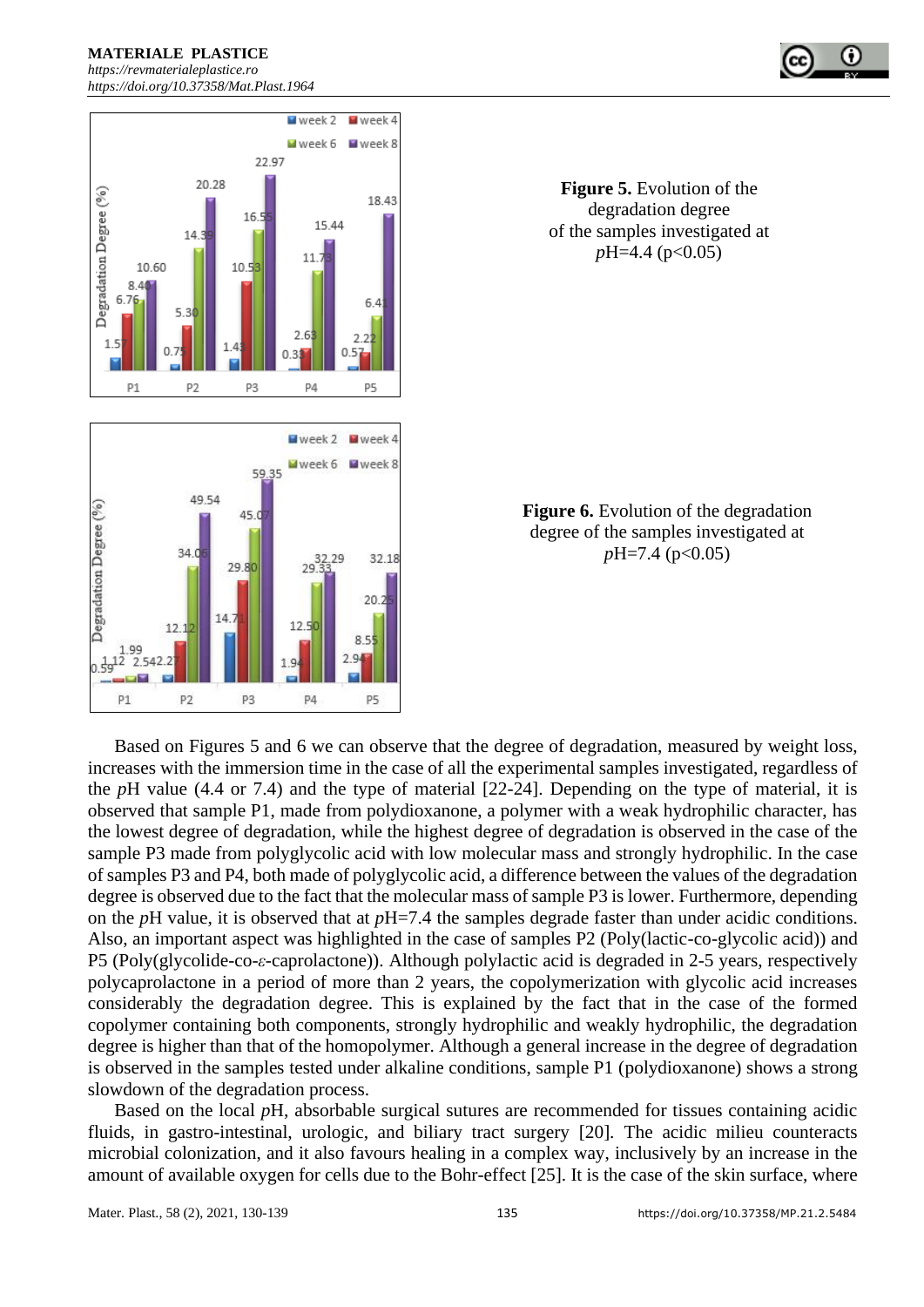

the physiological *p*H value, ranging between 4.2–5.6 in healthy adults and children, allows a normal degradation process of the surgical sutures of the wounds. An increased *p*H builds a favourable medium for bacteria, and thus for infection. A wound infection can present a *p*H up to 10.0, in which case the surgical sutures will degrade twice as fast, leading to wound dehiscence [26]. In the case of contaminated wounds, absorbable braided suture should not be used, but modern evaluation techniques suggest that bacterial adherence dependents not only on the braid itself, but also the absorbency of the material [27].

#### **3.4. Tensile testing of sutures**

The strength of a surgical suture material is important for several reasons, including the ability of the suture threads to withstand knotting and stress when used to bring the soft tissues into apposition. Low resistance surgical sutures tend to break during surgery or, more importantly, post-surgery. The tension corresponding to the maximum force required by the surgical suture prior to its breaking is called tensile strength, which is a conventional feature of the material being tested. The tensile strength of the surgical suture increases with diameter (the diameter of the surgical suture that can be expressed by a code number of one of two different standard rules, United States Pharmacopoeia and European Pharmacopoeia). The results obtained on initial (control) surgical suture and after immersion in PBS at 4 and 6 weeks are shown in the following figures (Figure 7 and Figure 8).



**Figure 7.** Variation of elongation after tensile testing of the initial experimental samples, immersed in PBS, 4 weeks (P1\_4, P2\_4, P3\_4, P4\_4, P5\_4) and 6 weeks (P1\_6, P2\_6, P3\_6, P4\_6, P5\_6) at *p*H 4.4

Regardless of the *p*H of the test medium, it is observed that the elongation decreases with increasing immersion time. In the case of polyglycolic acid surgical suture at 4 and 6 weeks, respectively of the poly(lactic-co-glycolic acid) at 6 weeks, the elongation value is zero (these strands were broken during the degradation process). The best behaviour recorded after tensile strength tests was observed for the P1 sample made of polydioxanone for which the elongation value recorded at 6 weeks of immersion is 1.589 mm (at *p*H 7.4) and 1.609 mm respectively at *p*H of 4.4. These results are in agreement with the results obtained when determining the degree of degradation and at the same time PDX is the only surgical suture that has retained its integrity after 8 weeks of immersion in the PBS solution.

In the case of surgical sutures made of polyglycolic acid (sample P3 and P4) but of different diameters, a better behaviour is observed for sample P4 although the thread diameter is smaller. This is due to the fact that the molecular weight of the polyglycolic acid from which the P4 sample is made is higher, which means better degradation behaviour and thus a higher tensile strength.

In the case of surgical sutures made of polyglycolic acid (sample P3 and P4) but of different diameters, a better behaviour is observed for sample P4 although the thread diameter is smaller. This is due to the fact that the molecular weight of the polyglycolic acid from which the P4 sample is made is higher, which means better degradation behaviour and thus a higher tensile strength.

The mechanical properties of the clinically used surgical sutures are correlated with the degree of degradation of the polymers, but also with the clinical necessity and different surgical procedures.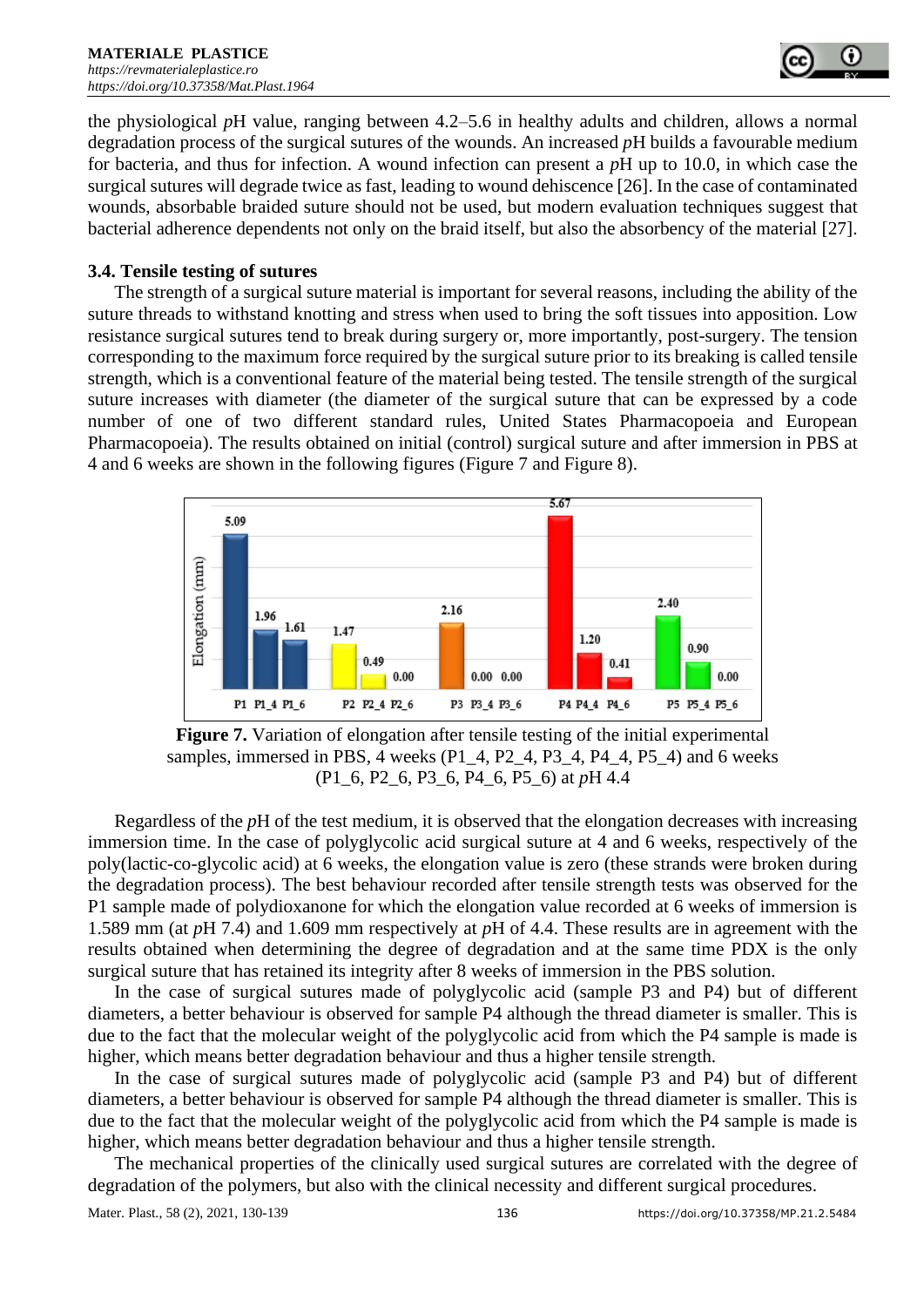

**Figure 8.** Variation of elongation after tensile testing of the initial experimental samples, immersed in PBS, 4 weeks (P1\_4, P2\_4, P3\_4, P4\_4, P5\_4) and 6 weeks (P1\_6, P2\_6, P3\_6, P4\_6, P5\_6) at *p*H 7.4.

Tensile strength of the suture is required in areas of higher tension or mechanical stress such as closure of the abdominal wall. The trials in this field usually evaluate early wound failure caused by wound infection and dehiscence or late wound failures (incisional hernia, sinus and fistula formation). Some studies found that elective midline laparotomy has a significant lower chance of incisional hernia if a slowly absorbable (vs. rapidly absorbable) suture material is used with a continuous technique, but for emergency interventions no clear recommendation exist so far [28-30]. In the setting of active infection and contamination, abdominal wall reconstruction is associated with higher rates of hernia than clean wounds, but the best solution for these cases is still debatable [31]. Compared with non-absorbable sutures, the absorbable sutures are expected to reduce the incidence of surgical site infection, although there is no strong evidence to support this effect in the case of gastrointestinal surgery [32].

A recent review on suture techniques and materials for closure of the fascia following laparotomy incisions found that monofilament sutures reduced the risk of incisional hernia when compared with multifilament sutures. On the other hand they found no significant difference in terms of wound infection, wound dehiscence or incisional hernia, whether based on suture absorption, closure method (anatomic layers or mass), or closure technique (continuous or interrupted) [33].

Despite the broad spectrum of polymers available, it is often difficult to meet all the requirements for a medical device at the same time and also remain cost-effectively. In addition, there are inherent problems that arise in the case of polymers, despite their non-toxic behaviour, as there may result some monomer residues from incomplete polymerization and other soluble components. These justify intense polymer testing prior to their transfer into clinical applications [34].

The *pH* dependent degradation of a suture should be further studied for various pathologic conditions, since extensive, homogenous clinical data in this field is still lacking.

#### **4. Conclusions**

Candidate polymers for surgical sutures must comply with the requirements that arise either from their structure or from the physiological destination environment. Tensile strength, degradation degree and stability of the material are the main parameters in the selection of materials for surgical sutures.

The results show that in physiological conditions ( $pH=7.4$ ) the investigated surgical sutures with a glycolide component degrade more rapidly, whereas surgical sutures made of polydioxanone degrade and lose tensile strength more rapidly in acidic conditions.

Therefore, surgical sutures with a lower degradation degree and implicitly a higher tensile strength should be used in wounds that require prolonged support in order to avoid wound dehiscence.The integrity of surgical sutures is dependent on the degree of degradation; however, suture techniques and methods of knot formation play also an important role in this matter [35].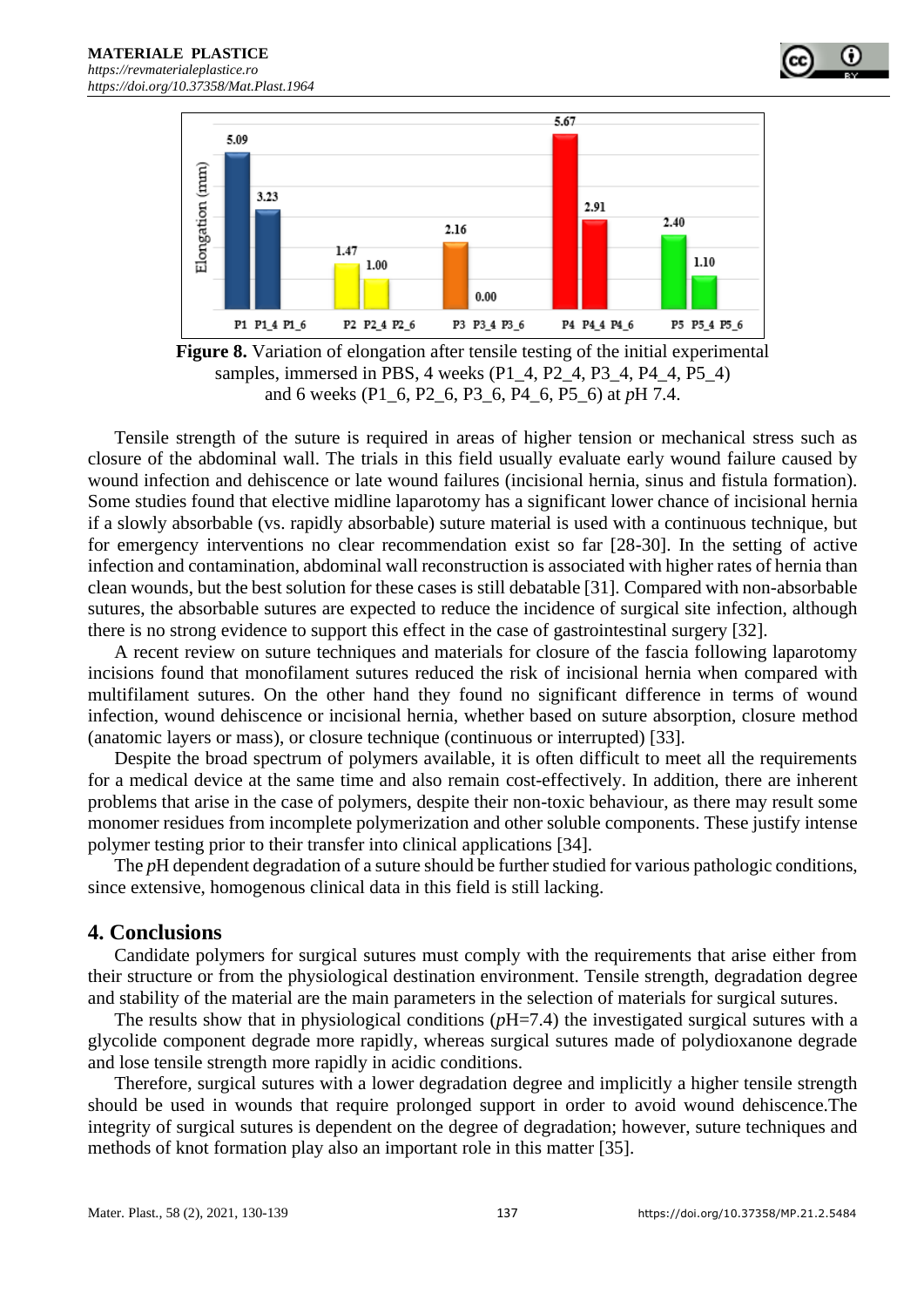

The interdependency created by the strong bond between *p*H and degradation degree should not be overlooked as it can produce an unwanted cascade effect; an increased *p*H produces a higher degradation degree and a lower tensile strength that results in a more probable wound dehiscence effect to take place.

#### **References**

1.SCHNEIDER, L.A., KORBER, A., GRABBE, S., DISSEMOND, J., Influence of *p*H on woundhealing: A new perspective for wound-therapy?, *Arch Dermatol Res,* **298,** 2007, 413–420.

2.ADANUR, S., *Wellington Sears Handbook of Industrial Textiles,* 1st ed.; CRC Press-Florida, USA, 1995, 1-832.

3.KIM, J.C., LEE, Y.K., LIM, B.S., RHEE, S.H., YANG, H.C., Comparison of tensile and knot security properties of surgical sutures*, J. Mater. Sci.-Mater. Med.,* **18,** 2007, 2363–2369.

4.NOBILE, L., CHECCHI, L., MONACO, G., Experimental analysis of tensile properties of some suturing materials, *J. Mater. Sci.-Mater. Med.,* **8**, 1997, 53-56.

5.DENNIS, C., SETHU, S., NAYAK, S., MOHAN, L., MORSI, Y., MANIVASAGAM, G., Suture materials - Current and emerging trends, *J. Biomed. Mater. Res. A,* **104**(6), 2016, 1544-1559.

6.CHU, C.C., *Wound Closure Biomaterials and Devices*. Chu, C.C., von Fraunhofer, J.A., Greisler, H.P., Eds.; CRC Press-Florida, USA, 2018, 1-416.

7.VAID, R., PASQUINELLI, M.A., KING, M.W., Bioresorbable Polymers for Surgical Suture Applications, in *Encyclopedia of Renewable and Sustainable Materials,* 1st ed.; Choudhury, I.A., Hashmi, S., Eds., Elsevier Science: Amsterdam, the Netherlands, 2020, 1-17.

8.D'AVILA CARVALHO ERBETTA, C., Synthesis and Characterization of Poly (d,l-Lactide-co-Glycolide) Copolymer, *J. Biomater. Nanobiotechnol.,* **3***,* 2012, 208–225.

9.BLESSY, J., ANNE, G., SREERAJ, G., NANDAKUMAR, K., SABU, T., Polymer suture for simultaneous wound healing and drug delivery - A review, *Int. J. Pharm,* **524**, 2017, 454-466.

10.CHU, C.C., Materials for absorbable and nonabsorbable surgical sutures, in *Biotextiles as Medical Implants*; King, M.W., Gupta, B.S., Guidoin R., Eds., Woodhead Publishing: Cambridge, UK, 2013, 275–334.

11.CHELLAMANI, K.P., VEERASUBRAMANIAN, D., VIGNESH BALAJI, R.S., Surgical Sutures: An overview, *Journal of Academia Industrial Research,* **1**(12), 2013, 778-782.

12.QIN, Y., Surgical sutures, in *Medical Textile Materials*, Qin, Y., Ed., Woodhead Publishing: Cambridge, UK, 2016, 123–132.

13.JASSO-GASTINEL, C.F., SOLTERO-MARTÍNEZ, J.F.A., MENDIZÁBAL, E., Introduction: Modifiable Characteristics and Applications, in *Modification of Polymer Properties*; 1st ed., Jasso-Gastinel, C.F., Kenny, J.M., Eds., Elsevier Science: Amsterdam, The Netherlands, 2017, 1-21.

14.GOPFERICH A., Mechanisms of polymer degradation and erosion, *Biomaterials,* **17**(2), 1996, 103- 114.

15.PILLAI, C.K.S., SHARMA, C.P., Resorbable polymeric surgical sutures: Chemistry, production, properties, biodegradability, and performance, *J. Biomater. Appl.,* **25**(4), 2010, 291-366.

16.TATU, R.F., MARSAVINA, L., VOICONI, T., HURMUZ, M., TATU, C., UNGUREAN, C., ROSU, S., Reinforcement of Tibial Fixation in Anterior Cruciate Ligament Reconstruction Using a Polyester Multi Stranded Long Chain Polyethylene Core Suture Material, *Mater. Plast.*, **51**(4), 2014, 460-462.

17.PIRVUT, M.V., GRIGORE, N., MIHAI, I., PRIPOREANU, A.T., RACHERIU, M., CRETU, D., TEODORU, A., SABAU, D., MITARIU, L., RANGA, R., MANEA, M.M., HASEGAN, A., Comparative Study Between Polydioxanone Unidirectional Barbed Suture and Absorbable Polyglactin Running Suture in Partial Nephrectomy, *Mater. Plast.*, **55**(1), 2018, 82-84.

18.MAFTEI, G.A., MARTU, C.M., POPA, C., GELETU, G., DANILA, V., JELIHOVSCHI, I., FOIA, L., The Biomechanical Properties of Suture Materials and Their Relationship to Bacterial Adherence, *Mater. Plast.*, **56**(4), 2019, 980-985.

19.BUSSE, B., Suturing Techniques for Wound Closure, in *Wound Management in Urgent Care,*